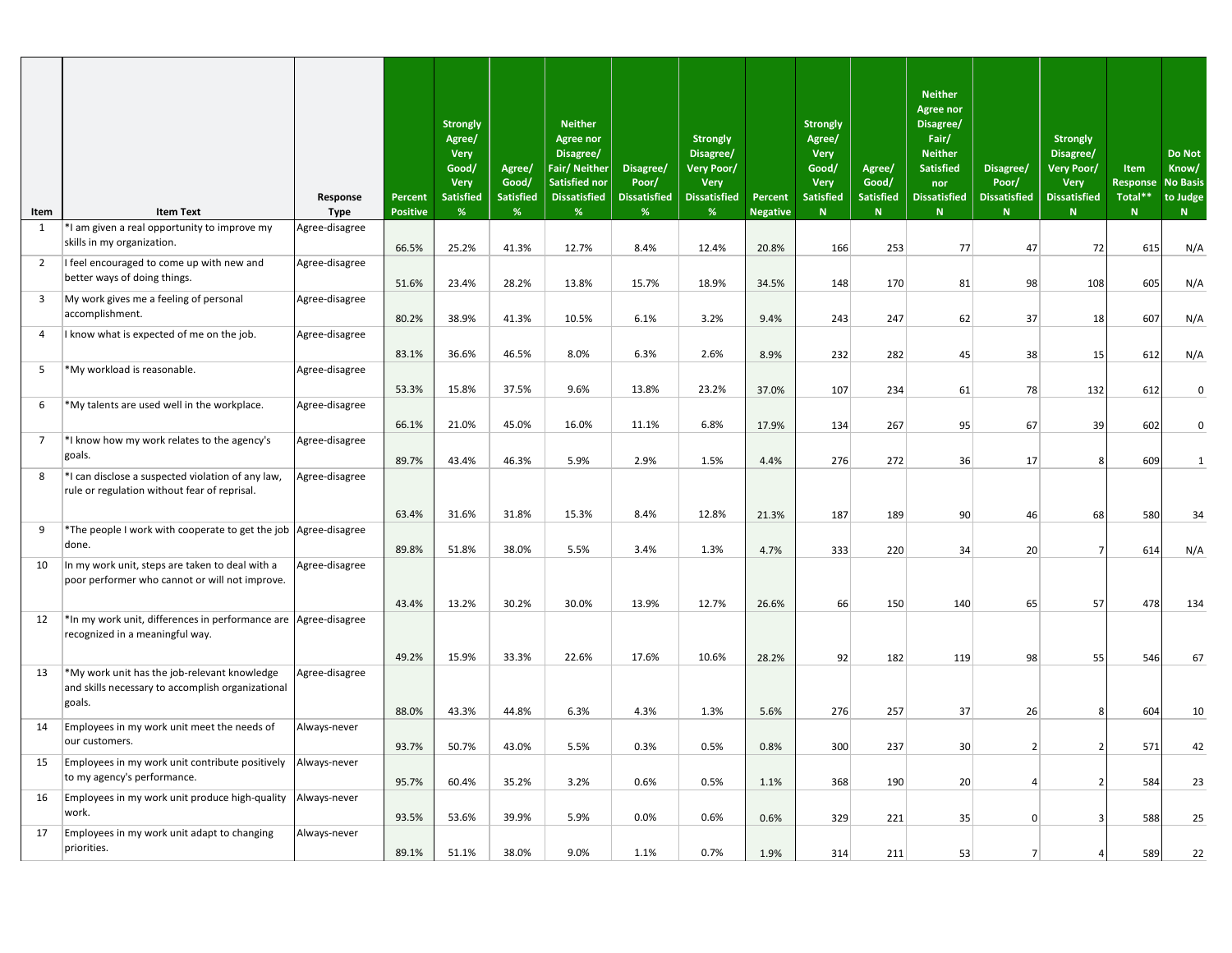| 18 | Employees in my work unit successfully<br>collaborate.                                                                  | Always-never   | 84.4% | 51.3% | 33.1% | 11.7% | 3.3%  | 0.6%  | 3.9%  | 313 | 182 | 67              | 19 |     | 584 | 29             |
|----|-------------------------------------------------------------------------------------------------------------------------|----------------|-------|-------|-------|-------|-------|-------|-------|-----|-----|-----------------|----|-----|-----|----------------|
| 19 | Employees in my work unit achieve our goals.                                                                            | Always-never   | 94.0% | 53.8% | 40.1% | 5.2%  | 0.3%  | 0.5%  | 0.8%  | 326 | 226 | 30 <sup>2</sup> | -2 |     | 586 | 27             |
| 20 | Employees are recognized for providing high<br>quality products and services.                                           | Agree-disagree | 60.0% | 23.8% | 36.1% | 13.0% | 8.9%  | 18.2% | 27.1% | 153 | 221 | 76              | 53 | 101 | 604 | 8              |
| 21 | Employees are protected from health and safety<br>hazards on the job.                                                   | Agree-disagree | 60.6% | 29.0% | 31.6% | 11.2% | 9.3%  | 18.9% | 28.2% | 177 | 187 | 66              | 57 | 109 | 596 | 16             |
| 22 | My agency is successful at accomplishing its<br>mission.                                                                | Agree-disagree | 78.6% | 31.3% | 47.3% | 12.9% | 5.4%  | 3.1%  | 8.5%  | 189 | 277 | 74              | 33 | 17  | 590 | 22             |
| 23 | *I recommend my organization as a good place to Agree-disagree<br>work.                                                 |                | 61.6% | 23.7% | 37.8% | 16.4% | 8.6%  | 13.4% | 22.0% | 153 | 229 | 97              | 53 | 77  | 609 | N/A            |
| 24 | *I believe the results of this survey will be used to Agree-disagree<br>make my agency a better place to work.          |                |       |       |       |       |       |       |       |     |     |                 |    |     |     |                |
|    |                                                                                                                         |                | 36.9% | 13.1% | 23.9% | 19.5% | 16.3% | 27.2% | 43.5% | 77  | 139 | 111             | 93 | 148 | 568 | 43             |
| 25 | My supervisor supports my need to balance work Agree-disagree<br>and other life issues.                                 |                | 87.4% | 57.6% | 29.8% | 5.0%  | 4.7%  | 2.9%  | 7.6%  | 363 | 173 | 28              | 27 | 17  | 608 | 3              |
| 26 | My supervisor is committed to a workforce<br>representative of all segments of society.                                 | Agree-disagree |       |       |       |       |       |       |       |     |     |                 |    |     |     |                |
|    |                                                                                                                         |                | 84.5% | 56.3% | 28.2% | 10.9% | 2.2%  | 2.5%  | 4.6%  | 327 | 149 | 60              | 13 | 14  | 563 | 47             |
| 27 | Supervisors in my work unit support employee<br>development.                                                            | Agree-disagree | 79.4% | 47.1% | 32.3% | 10.0% | 5.5%  | 5.1%  | 10.6% | 295 | 189 | 57              | 33 | 29  | 603 | 8              |
| 28 | My supervisor listens to what I have to say.                                                                            | Agree-disagree |       |       |       |       |       |       |       |     |     |                 |    |     |     |                |
| 29 | My supervisor treats me with respect.                                                                                   | Agree-disagree | 85.5% | 52.0% | 33.4% | 5.9%  | 5.8%  | 2.8%  | 8.6%  | 333 | 192 | 34              | 34 | 17  | 610 | N/A            |
|    |                                                                                                                         |                | 88.5% | 57.6% | 30.9% | 5.0%  | 4.0%  | 2.5%  | 6.5%  | 365 | 176 | 29              | 24 | 15  | 609 | N/A            |
| 30 | I have trust and confidence in my supervisor.                                                                           | Agree-disagree |       |       |       |       |       |       |       |     |     |                 |    |     |     |                |
|    |                                                                                                                         |                | 81.4% | 52.6% | 28.8% | 10.6% | 4.6%  | 3.3%  | 8.0%  | 333 | 166 | 59              | 30 | 20  | 608 | N/A            |
| 31 | Overall, how good a job do you feel is being done Good-poor<br>by your immediate supervisor?                            |                |       |       |       |       |       |       |       |     |     |                 |    |     |     |                |
|    |                                                                                                                         |                | 84.1% | 59.2% | 25.0% | 9.6%  | 3.6%  | 2.7%  | 6.3%  | 370 | 141 | 55              | 22 | 16  | 604 | N/A            |
| 32 | In my organization, senior leaders generate high<br>levels of motivation and commitment in the<br>workforce.            | Agree-disagree | 47.6% | 19.5% | 28.1% | 16.8% | 13.4% | 22.2% | 35.6% | 124 | 169 | 98              | 77 | 127 | 595 | 11             |
| 33 | My organization's senior leaders maintain high<br>standards of honesty and integrity.                                   | Agree-disagree |       |       |       |       |       |       |       |     |     |                 |    |     |     |                |
|    |                                                                                                                         |                | 63.4% | 28.4% | 35.0% | 12.3% | 7.5%  | 16.8% | 24.3% | 165 | 204 | 69              | 41 | 92  | 571 | 33             |
| 34 | *Managers communicate the goals of the<br>organization.                                                                 | Agree-disagree | 68.4% | 26.7% | 41.7% | 13.1% | 8.2%  | 10.3% | 18.5% | 163 | 250 | 77              | 50 | 59  | 599 | $\overline{7}$ |
| 35 | Managers promote communication among<br>different work units (for example, about projects,<br>goals, needed resources). | Agree-disagree |       |       |       |       |       |       |       |     |     |                 |    |     |     |                |
|    |                                                                                                                         |                | 57.4% | 21.2% | 36.2% | 18.5% | 11.6% | 12.5% | 24.2% | 132 | 214 | 103             | 68 | 71  | 588 | 16             |
| 36 | Overall, how good a job do you feel is being done Good-poor<br>by the manager directly above your immediate             |                |       |       |       |       |       |       |       |     |     |                 |    |     |     |                |
|    | supervisor?                                                                                                             |                | 70.5% | 41.3% | 29.3% | 15.9% | 6.3%  | 7.2%  | 13.5% | 249 | 160 | 88              | 36 | 38  | 571 | 30             |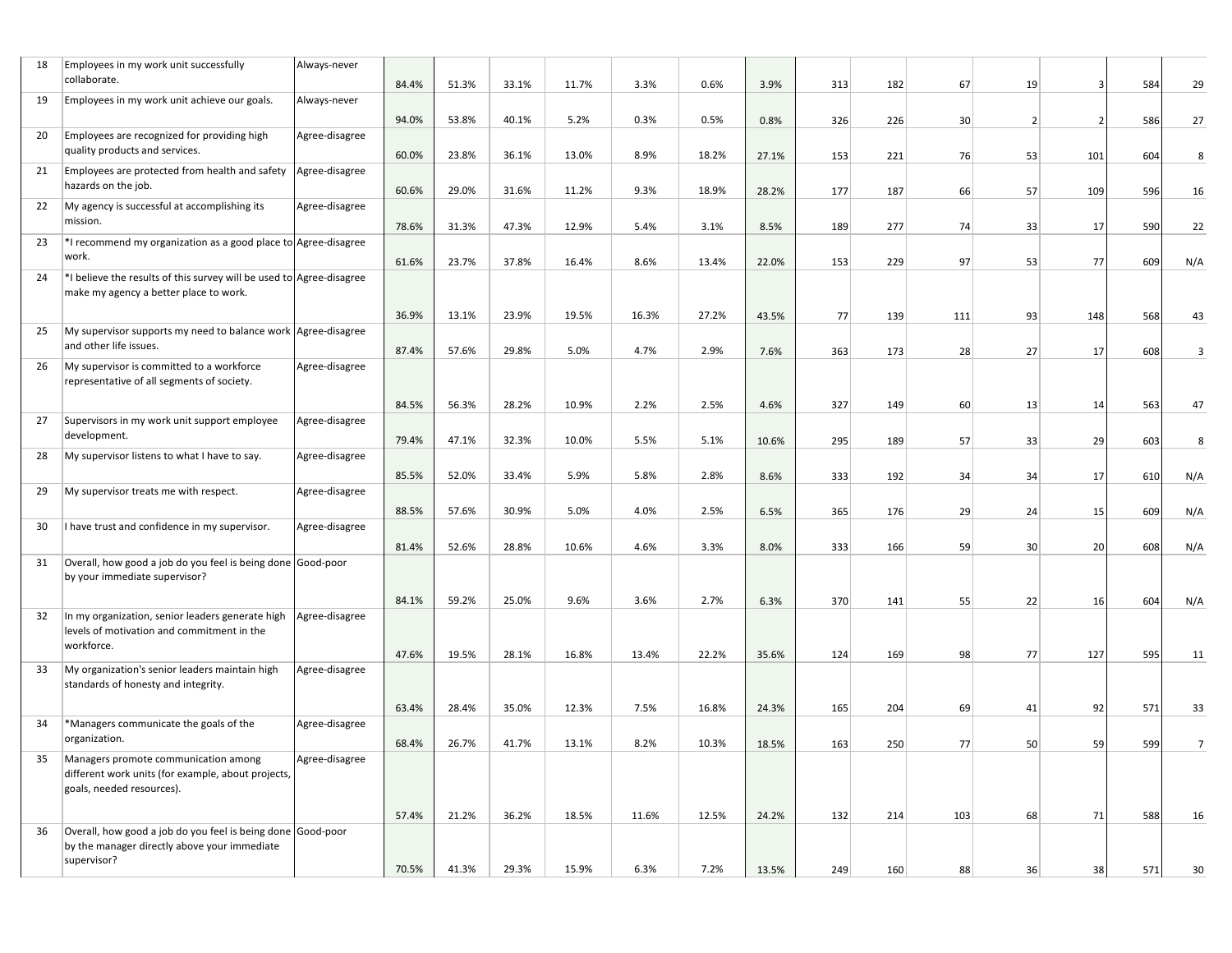| 37 | I have a high level of respect for my                           | Agree-disagree |       |       |       |       |       |       |       |     |     |    |     |     |     |     |
|----|-----------------------------------------------------------------|----------------|-------|-------|-------|-------|-------|-------|-------|-----|-----|----|-----|-----|-----|-----|
|    | organization's senior leaders.                                  |                | 60.7% | 30.9% | 29.8% | 14.1% | 8.6%  | 16.6% | 25.2% | 192 | 174 | 85 | 50  | 94  | 595 |     |
| 38 | Senior leaders demonstrate support for Work-Life Agree-disagree |                |       |       |       |       |       |       |       |     |     |    |     |     |     |     |
|    | programs.                                                       |                | 54.9% | 29.3% | 25.6% | 14.4% | 11.2% | 19.6% | 30.8% | 175 | 148 | 82 | 64  | 109 | 578 | 22  |
| 39 | *How satisfied are you with your involvement in                 | Satisfied-     |       |       |       |       |       |       |       |     |     |    |     |     |     |     |
|    | decisions that affect your work?                                | dissatisfied   |       |       |       |       |       |       |       |     |     |    |     |     |     |     |
|    |                                                                 |                | 46.6% | 18.6% | 28.0% | 17.0% | 20.5% | 15.9% | 36.4% | 121 | 170 | 99 | 121 | 90  | 601 | N/A |
| 40 | *How satisfied are you with the information you                 | Satisfied-     |       |       |       |       |       |       |       |     |     |    |     |     |     |     |
|    | receive from management on what's going on in                   | dissatisfied   |       |       |       |       |       |       |       |     |     |    |     |     |     |     |
|    | your organization?                                              |                |       |       |       |       |       |       |       |     |     |    |     |     |     |     |
|    |                                                                 |                | 51.4% | 19.6% | 31.8% | 15.3% | 17.3% | 16.0% | 33.3% | 123 | 193 | 93 | 100 | 90  | 599 | N/A |
| 41 | *How satisfied are you with the recognition you                 | Satisfied-     |       |       |       |       |       |       |       |     |     |    |     |     |     |     |
|    | receive for doing a good job?                                   | dissatisfied   |       |       |       |       |       |       |       |     |     |    |     |     |     |     |
|    |                                                                 |                | 57.3% | 25.9% | 31.4% | 14.9% | 13.0% | 14.8% | 27.8% | 160 | 187 | 91 | 73  | 81  | 592 | N/A |
| 42 | *Considering everything, how satisfied are you                  | Satisfied-     |       |       |       |       |       |       |       |     |     |    |     |     |     |     |
|    | with your job?                                                  | dissatisfied   |       |       |       |       |       |       |       |     |     |    |     |     |     |     |
|    |                                                                 |                | 65.2% | 28.4% | 36.8% | 14.8% | 14.3% | 5.7%  | 20.0% | 174 | 221 | 86 | 83  | 31  | 595 | N/A |
| 43 | Considering everything, how satisfied are you                   | Satisfied-     |       |       |       |       |       |       |       |     |     |    |     |     |     |     |
|    | with your pay?                                                  | dissatisfied   |       |       |       |       |       |       |       |     |     |    |     |     |     |     |
|    |                                                                 |                | 62.6% | 23.8% | 38.7% | 14.7% | 13.3% | 9.4%  | 22.7% | 146 | 229 | 87 | 81  | 55  | 598 | N/A |
| 44 | *Considering everything, how satisfied are you                  | Satisfied-     |       |       |       |       |       |       |       |     |     |    |     |     |     |     |
|    | with your organization?                                         | dissatisfied   |       |       |       |       |       |       |       |     |     |    |     |     |     |     |
|    |                                                                 |                | 57.1% | 22.0% | 35.1% | 14.8% | 15.4% | 12.6% | 28.1% | 138 | 211 | 88 | 92  | 71  | 600 | N/A |

\* AES prescribed items as of 2017 (5 CFR Part 250, Subpart C)

\*\* Unweighted count of responses excluding "Do Not Know" or "No Basis to Judge"

Percentages are weighted to represent the Agency's population.

Source: **National Labor Relations Board AES Report,** 2021 OPM Federal Employee Viewpoint Survey